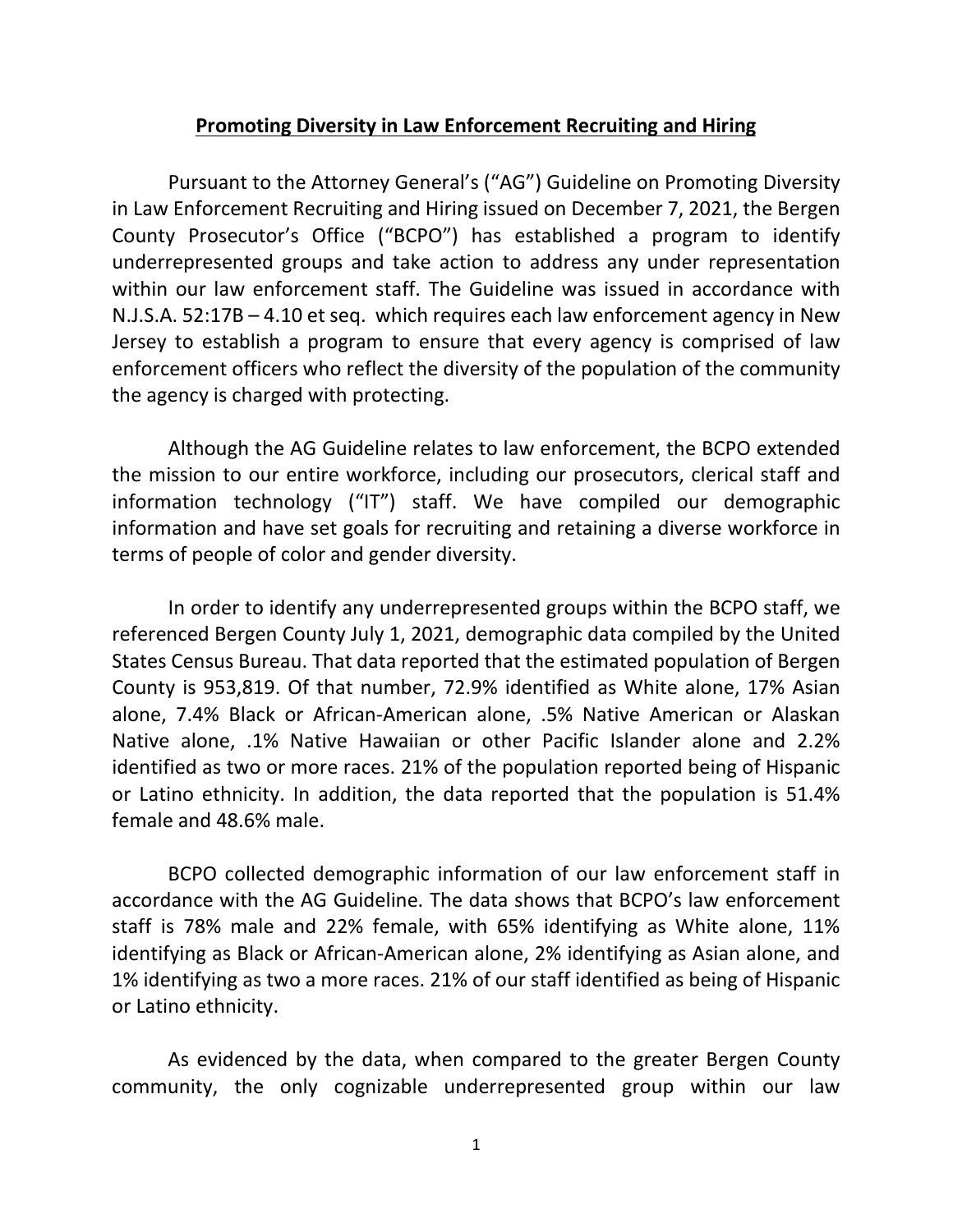enforcement staff is the Asian demographic with a difference of 15% between the percentage in the Bergen County population and our law enforcement staff. In an effort to address the deficit, BCPO is making efforts to engage our various Asian communities to make them aware of the employment opportunities in law enforcement at the BCPO. One of our efforts is to partner with KABLE, the Korean American Brotherhood in Law Enforcement, to identify candidates interested and eligible for hire. Our intention is to also reach out to our Asian communities to make our citizens aware of our employment opportunities and the process to prepare for entry into law enforcement.

Similarly, BCPO collected demographic data from our entire staff. That data showed that our workforce is 54.2 % male and 45.7% female. The staff selfidentified their race as 71.1% White alone, 7.7% African-American or Black alone, 3% Asian alone, .4% Native Hawaiian or Pacific Islander, .4% two or more races, and 2% as other. Of those, 15.4% identified as being of Hispanic or Latino ethnicity.

BCPO is aware and sensitive to the possible bias that may be encountered during the application process. In order to address that possibility, BCPO is discussing methods to standardize our application and interview process and reduce any subjectivity that may impact applicants. Various BCPO staff members, depending on the type of position, participate in the interview process. Our process consists of a two-tiered process for clerical and IT, and a three-tiered process for legal staff and law enforcement staff, each conducted by diverse staff members.

To have greater exposure and be more accessible to the public, BCPO now posts employment listings for our clerical and IT divisions, along with information on how candidates can apply for law enforcement and legal positions. As it relates to clerical and IT staff opportunities, besides the website, other platforms may be used to advertise employment positions to reach a broader audience.

In furtherance of continuing to recruit and hire a diverse staff, the BCPO Community Engagement Division ("CED") has participated and will continue to participate in job fairs at our local colleges and universities to speak with potential candidates interested in various areas of law enforcement. In addition, CED developed the EAGLE Program, a mentorship program with its inaugural start this summer. For seven (7) weeks, 18- to 22-year-olds will be exposed to law